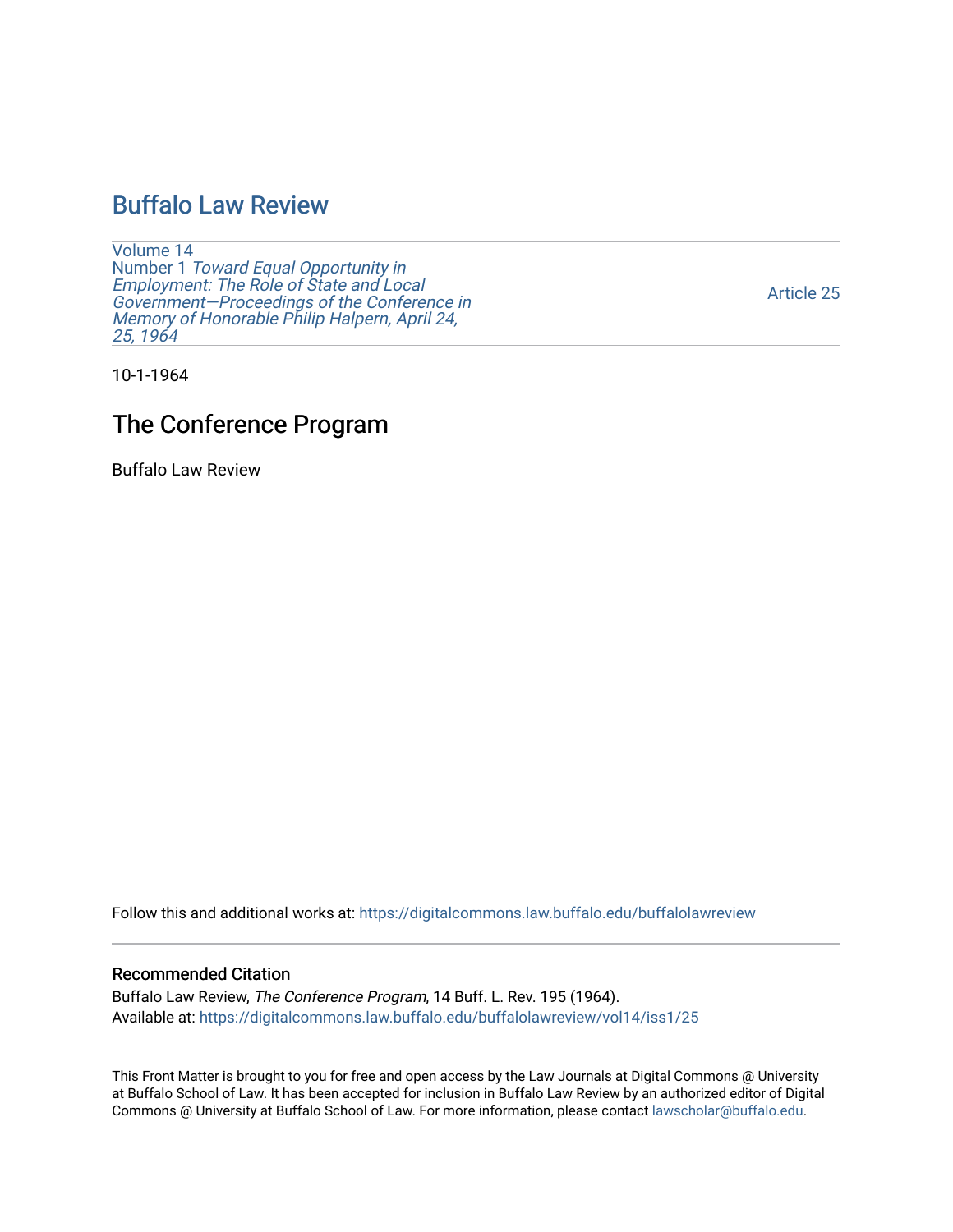State University **of** New York at Buffalo

# **SCHOOL OF LAW**

 $\bigstar$ 

# April 24, 25, 1964

 $\bigstar$ 

*Toward Equal Opportunity in Employment: The Role of State and Local Government*

★

A CONFERENCE IN MEMORY OF HONORABLE PHILIP HALPERN 1902-1963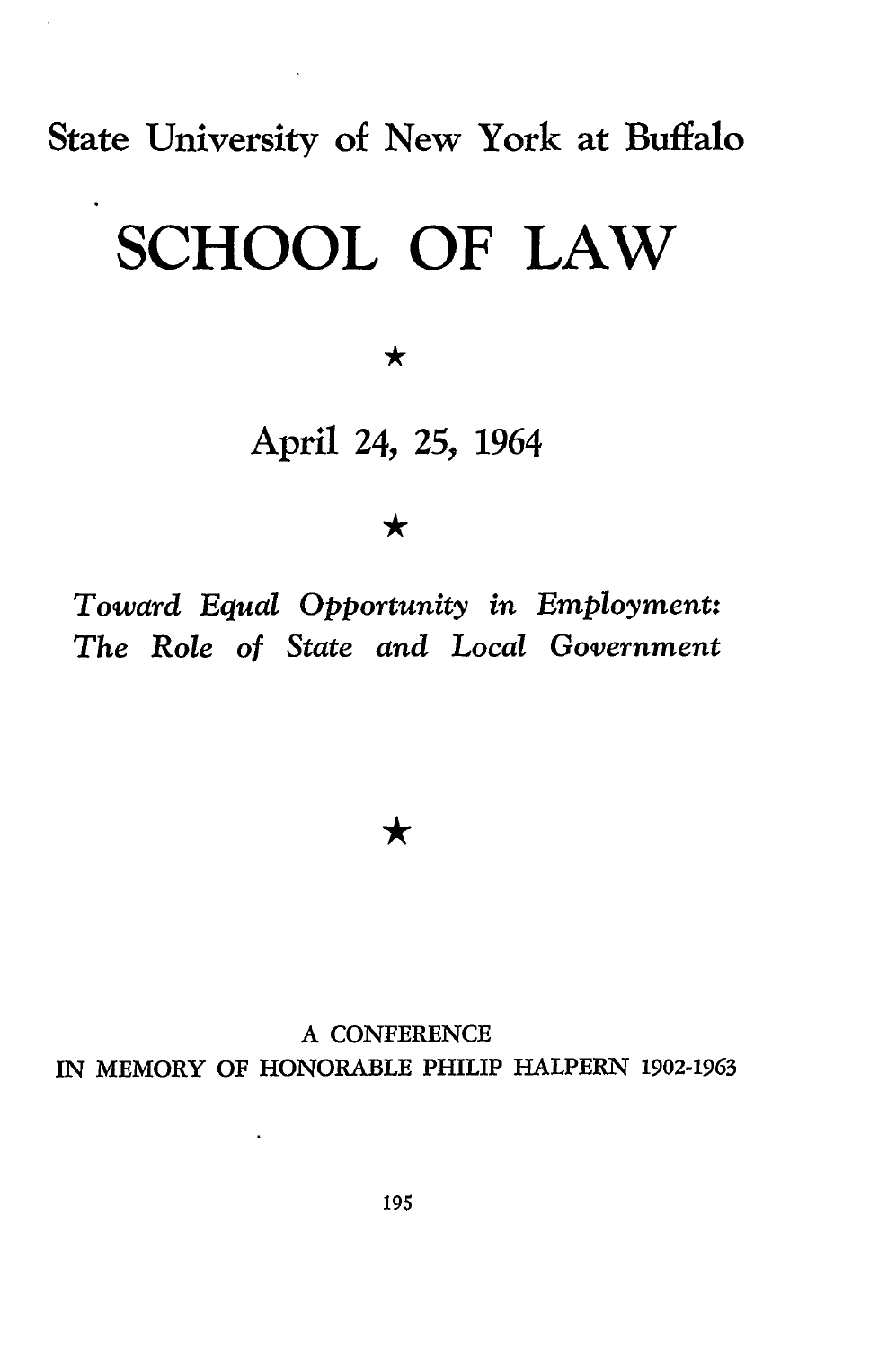# **PROGRAM**

## **Friday, April 24, 1964**

#### FIRST SESSION

Chairman: Dean Jacob D. Hyman

- I. Basic Questions
	- **A.** Spheres of Governmental Regulation
		- **1.** How far should Federal Regulation go?
		- 2. How should state and local regulation be apportioned?

#### B. Making Regulatory Action Effective

- **1.** Can enforcement by commission do the whole job?
- 2. What supplements and alternatives are practicable?

Speakers: Dean C. Clyde Ferguson, Jr. Howard University School of Law

> John Feild, Director, Community Relations, U.S. Conference of Mayors

Herbert Hill, Labor Secretary, NAACP

Commentator: Professor Louis H. Pollak, Yale Law School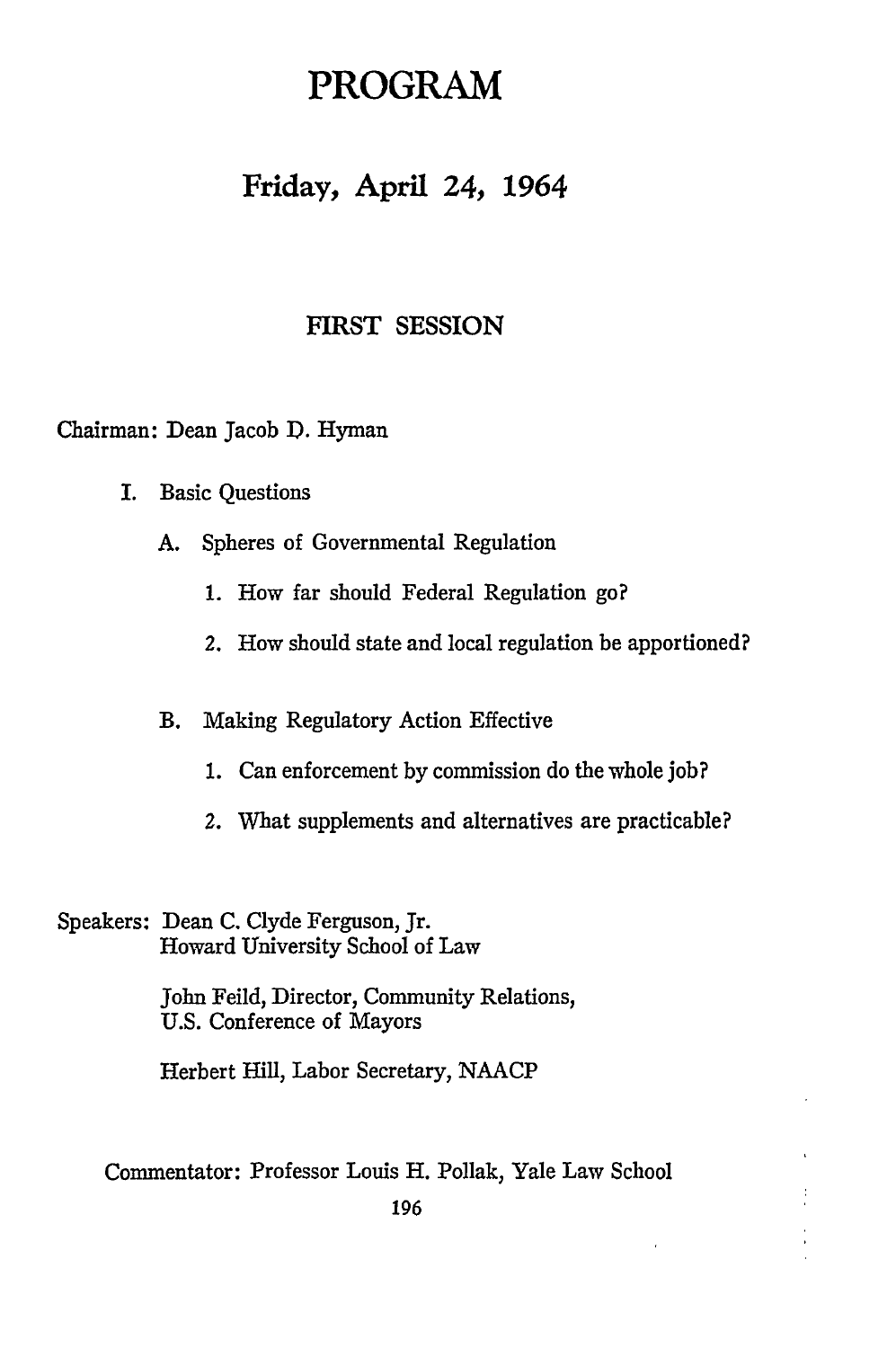## **Saturday, April 25, 1964**

#### **SECOND SESSION**

Chairman: Professor Herman Schwartz

- II. Strengthening Enforcement **by** Commission
	- A. Specific Problem Areas
		- 1. Tailoring the technique to the employment situation

ە

- 2. Access to training for jobs
- B. Possible Changes in Enforcement and Administration
	- 1. Enforcement
	- 2. Administration

Speakers: Henry Spitz, General Counsel, N.Y.S. Commission for Human Rights

> Sol Rabkin, National Law Director Anti-Defamation League of B'nai B'rith

Professor Louis L. Jaffe, Harvard Law School

Professor Robert A. Girard, Harvard Law School

Commentators: Joseph B. Robison, Assistant Director, Commission on Law & Social Action, American Jewish Congress

> Professor George W. Brooks, N.Y.S. School of Industrial and Labor Relations